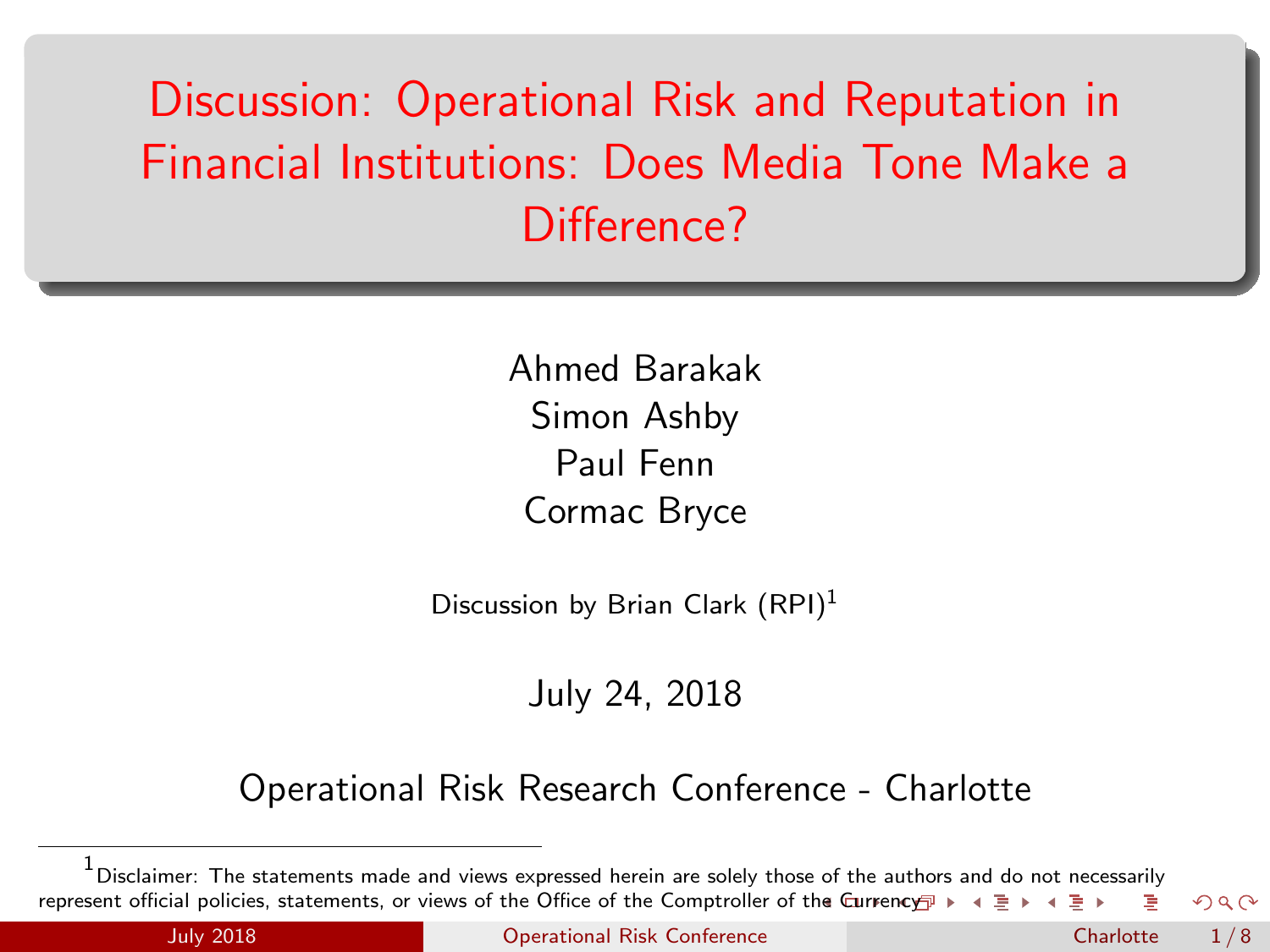### <span id="page-1-0"></span>Summary of the Findings

- The paper investigates equity and bond (CDS) market reactions to operational risk announcements
- **•** Focus on the textual tone of the media announcements:
	- Negative tone  $\Rightarrow$  adverse reputational effects
	- Litigious tone  $\Rightarrow$  adverse reputational effects
	- Uncertainty tone  $\Rightarrow$  positive reputational effects
	- Alternative sources of information mitigate the reputational effects of textual tones (e.g., loss amount disclosure, third-party announcements)
	- The effects also vary by global macro factors (Anglo-Saxon countries, market-based economies)
- Overall, reputational effects of media tone matter most when there is more uncertainty and less information disclosed by the media

 $\Omega$ 

イロト イ部 トイモト イモト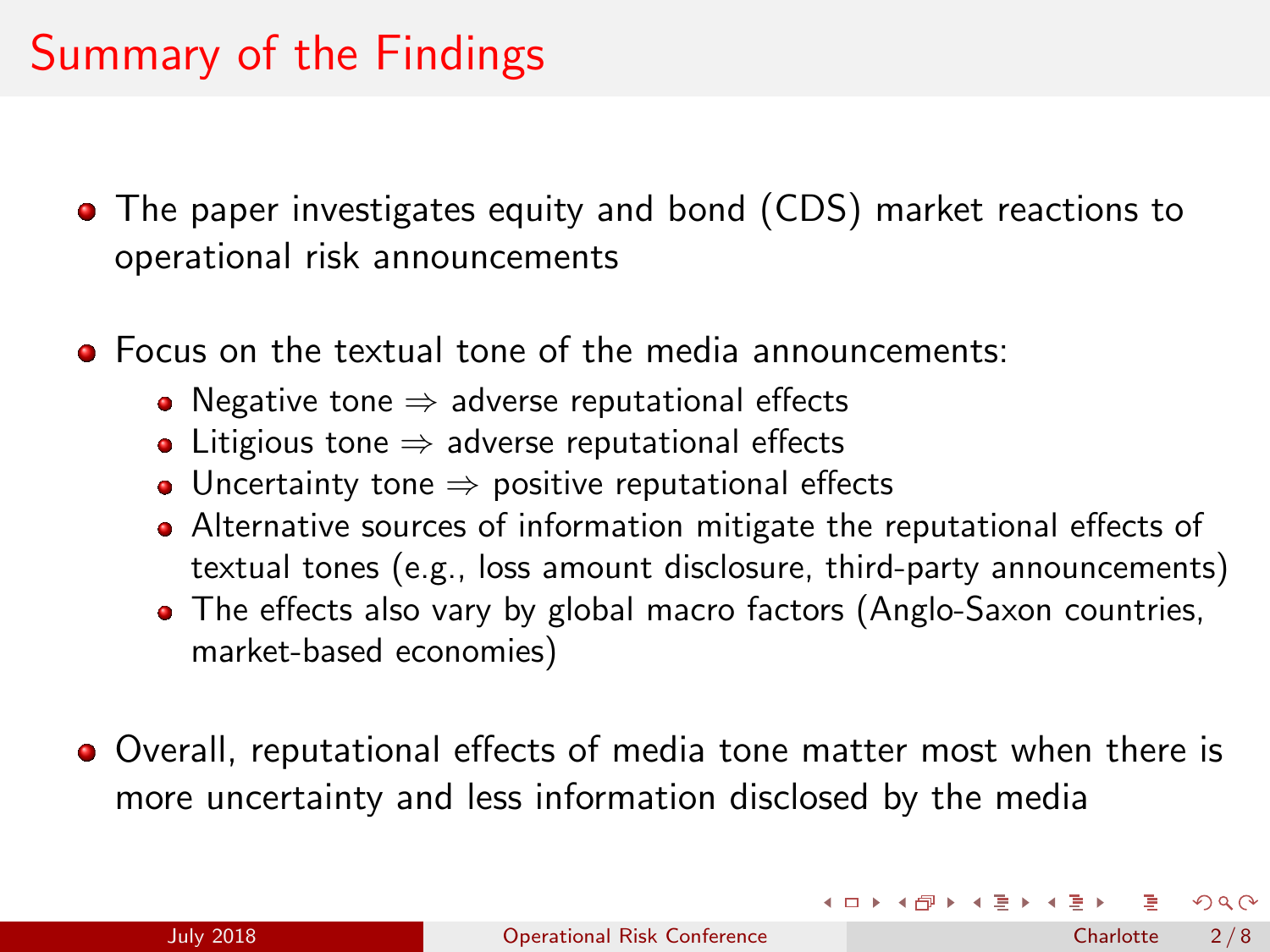#### <span id="page-2-0"></span>Comment 1: Measuring Reputational Effects

The authors measure reputational losses as follows:

$$
RCAR(x, z)i = CAR(x, z)i + |\frac{OperationalLossAmounti}{Market Capitalizationi}|
$$

**•** How can the reputational loss exceed the total market loss?

- Shouldn't CAR be reflective of the \$ ops loss plus the reputational loss?
- $\bullet$  In other words, CAR should include the ops loss (assuming the announcement of the loss is new information)
- Why is setting missing announcement values to \$0 conservative?
	- Wouldn't it imply that all of the market reaction was purely reputational?

 $\Omega$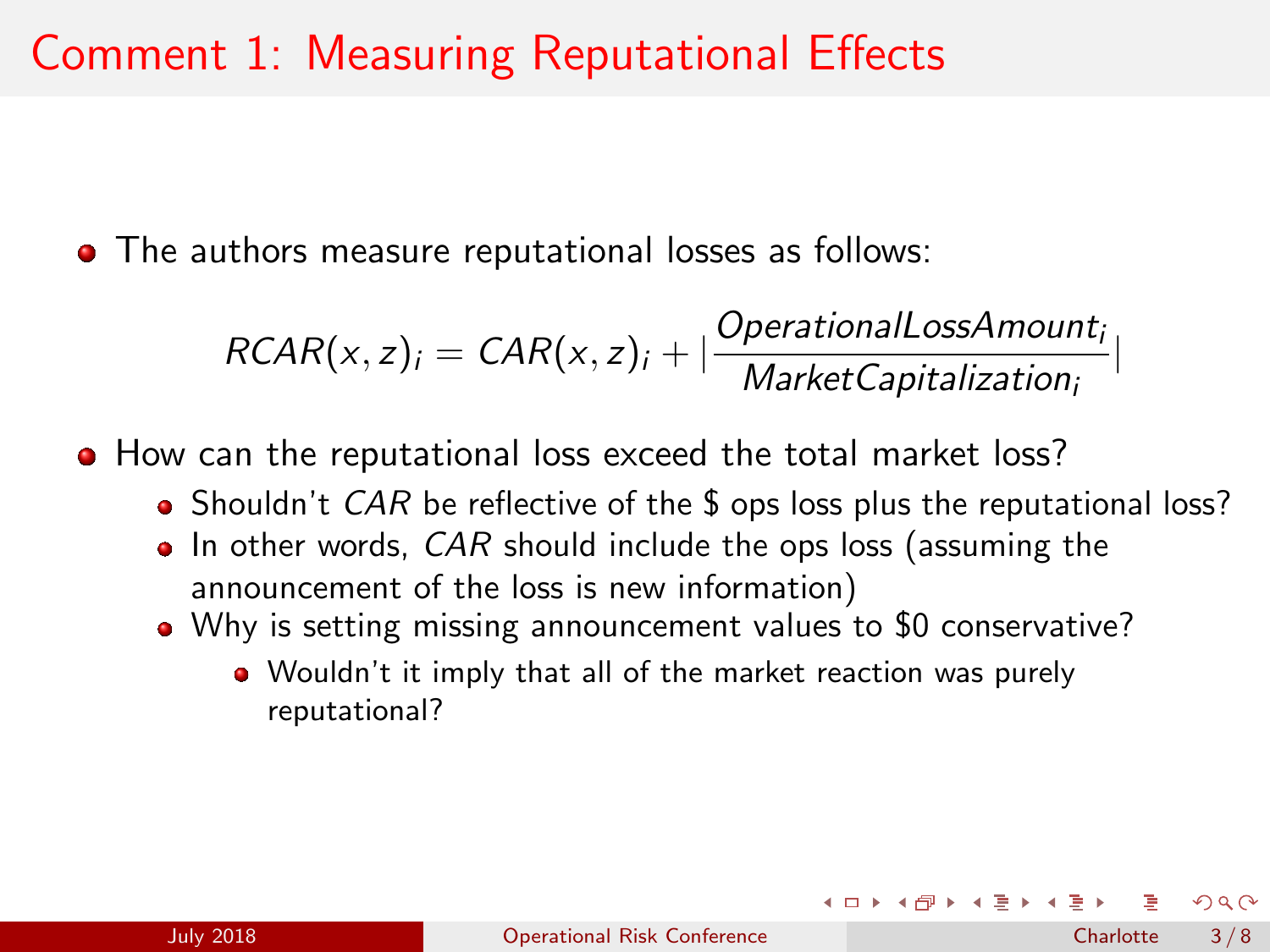## <span id="page-3-0"></span>Comment 1: Measuring Reputational Effects (cont.)

- The loss-adjusted reaction is a reasonable start, but:
	- The big question is how to distinguish between uncertainty about the loss amount and reputation?
	- Suggestion:
		- Look at a sample of losses that were announced and the amount was fully known on one day.
		- **•** The difference between the market reaction and the known loss amount should be a relatively clean measure of reputational losses.
		- Of course, the down side is that the really interesting losses (usually legal) take time to cure and settle
- **Other issues:** 
	- **CAR** estimation:
		- Fama-French? Momentum?
		- Size anomalies for large banks (Gandhi & Lustig, 2015 Journal of Finance)
	- Do you control for events that are more likely to be correlated (e.g., fraud) or systematic (i.e., multiple banks in the same suit - LIBOR)
	- The CDS spreads are not loss-amount adjusted...so how are the changes in spreads capturing reputation e[ffec](#page-2-0)t[s?](#page-4-0)

July 2018 [Operational Risk Conference](#page-0-0) Charlotte 4 / 8

 $QQ$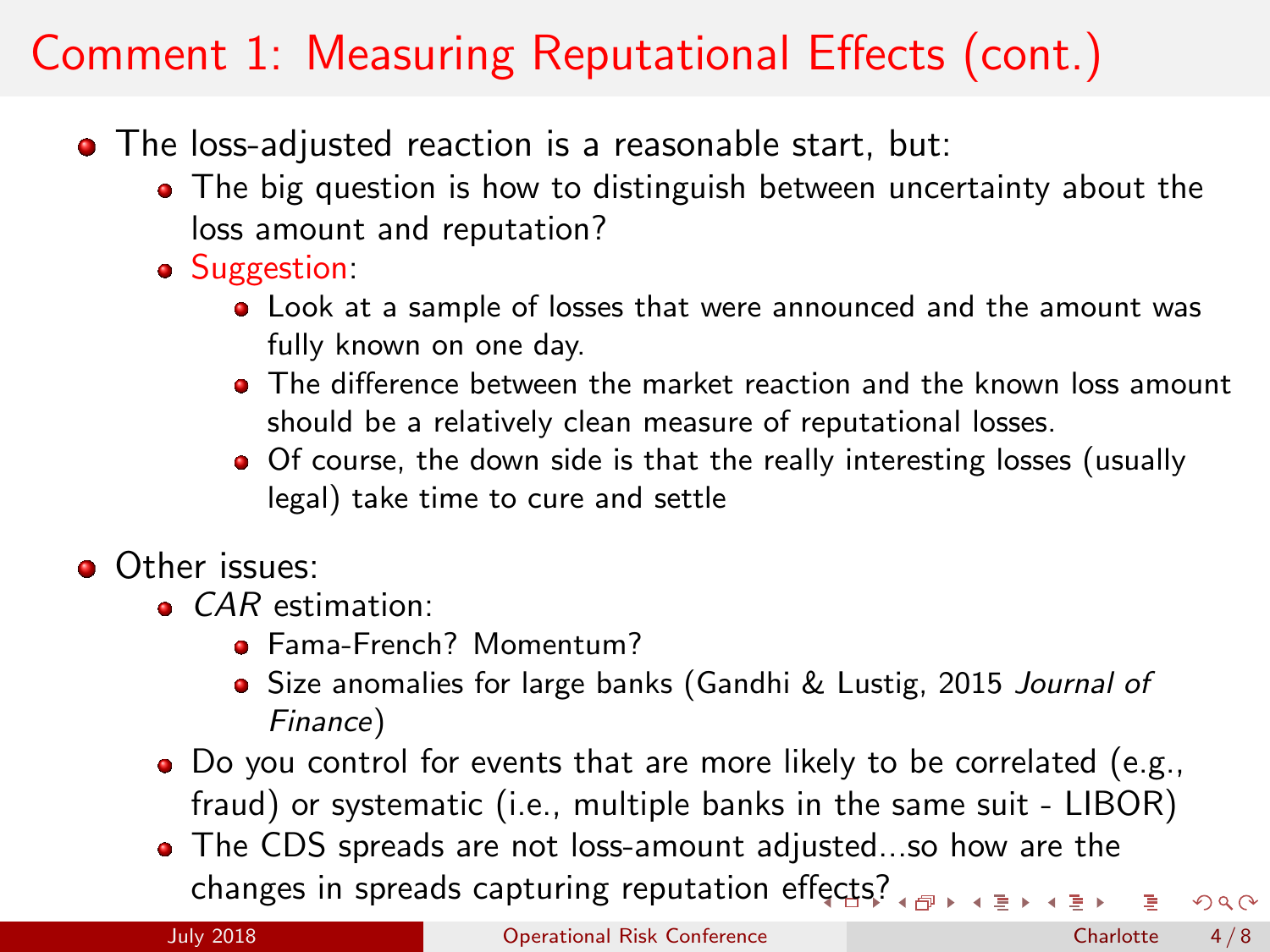### <span id="page-4-0"></span>Comment 2: Motivation and Hypotheses Development

- The hypotheses for the main effects are straight forward for negative and litigious tones
- $\bullet$  However,  $H_2$  seems to be less clear. Why would "Investors interpret good news as bad news?"

 $H_2$ : The uncertainty tone in operational risk event announcements is positively associated with loss-adjusted abnormal stock returns and negatively associated with abnormal CDS spreads following the announcements

- **A** Motivation:
	- Page 3 mentions that this is the first to study equity and bond market reactions in the same paper
	- Suggestion: I think you could leverage this point more in your analysis. The current analysis treats the markets separately.
		- Is there a wealth transfer from equity to [bo](#page-3-0)[nd](#page-5-0) [m](#page-3-0)[ar](#page-4-0)[k](#page-5-0)[ets](#page-0-0) [or](#page-7-0) [vi](#page-0-0)[ce-](#page-7-0)[ver](#page-0-0)[sa?](#page-7-0)  $4$  (D  $\rightarrow$   $4$   $\overline{m}$  )  $\rightarrow$   $4$   $\overline{m}$  )  $\rightarrow$   $4$

 $\Omega$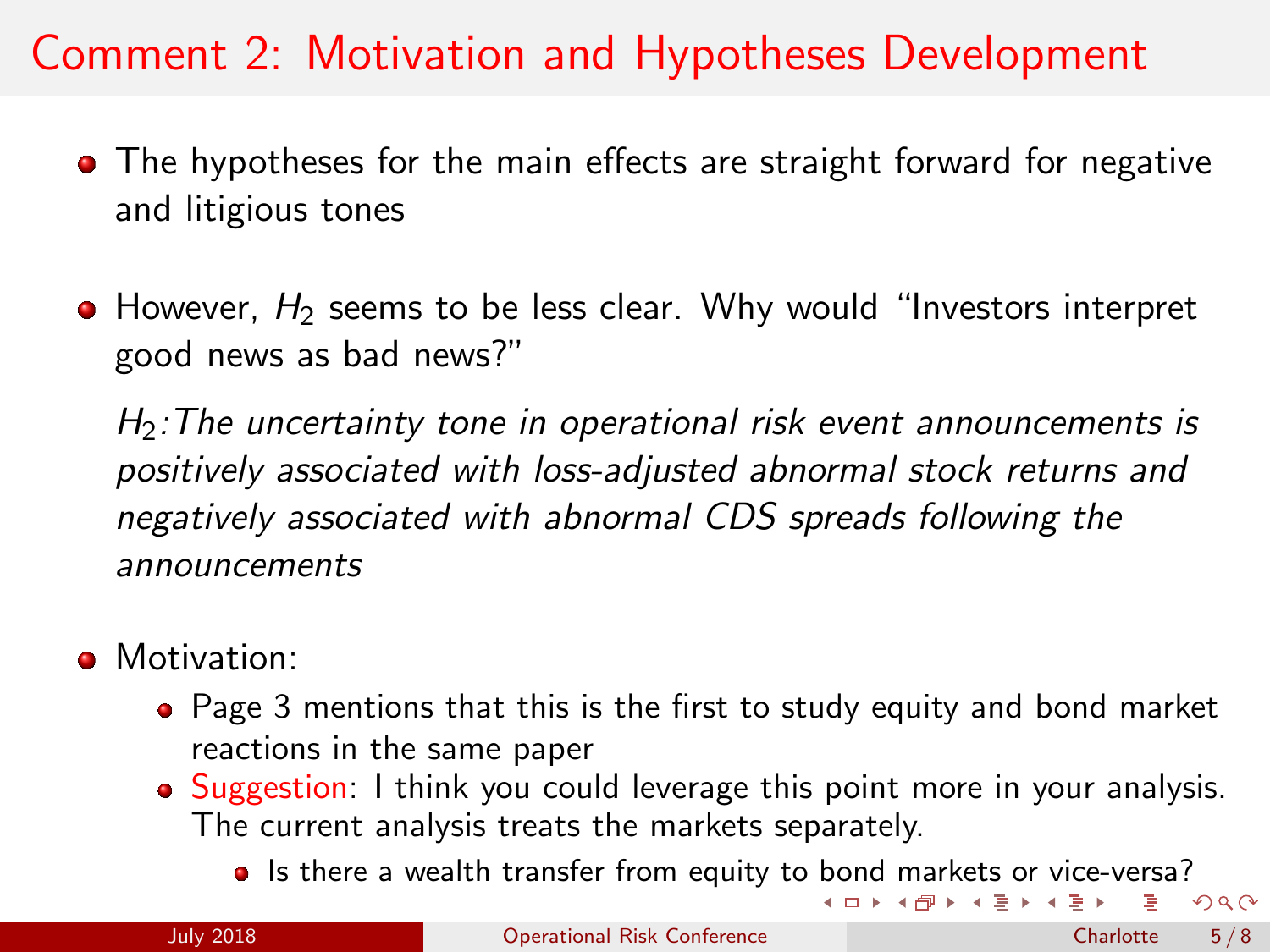## <span id="page-5-0"></span>Other Comments

- Might want to consider separating legal losses:
	- More uncertainty when considering the first announcement
	- **•** Litigious is obviously different for legal losses
	- Or consider tracing announcements for legal losses over time to see how market perception changes
- **Introducing the cross-country macro factors (Anglo-Saxon, market vs.**) bank based economies, etc.) is confusing until the end of section 4
	- Suggestion: You may consider discussing the language aspect of why "Anglo-Saxon" countries are different than the others. It seems more of a language issue than a cultural issue anyhow.

 $\Omega$ 

イロト イ押ト イミト イミト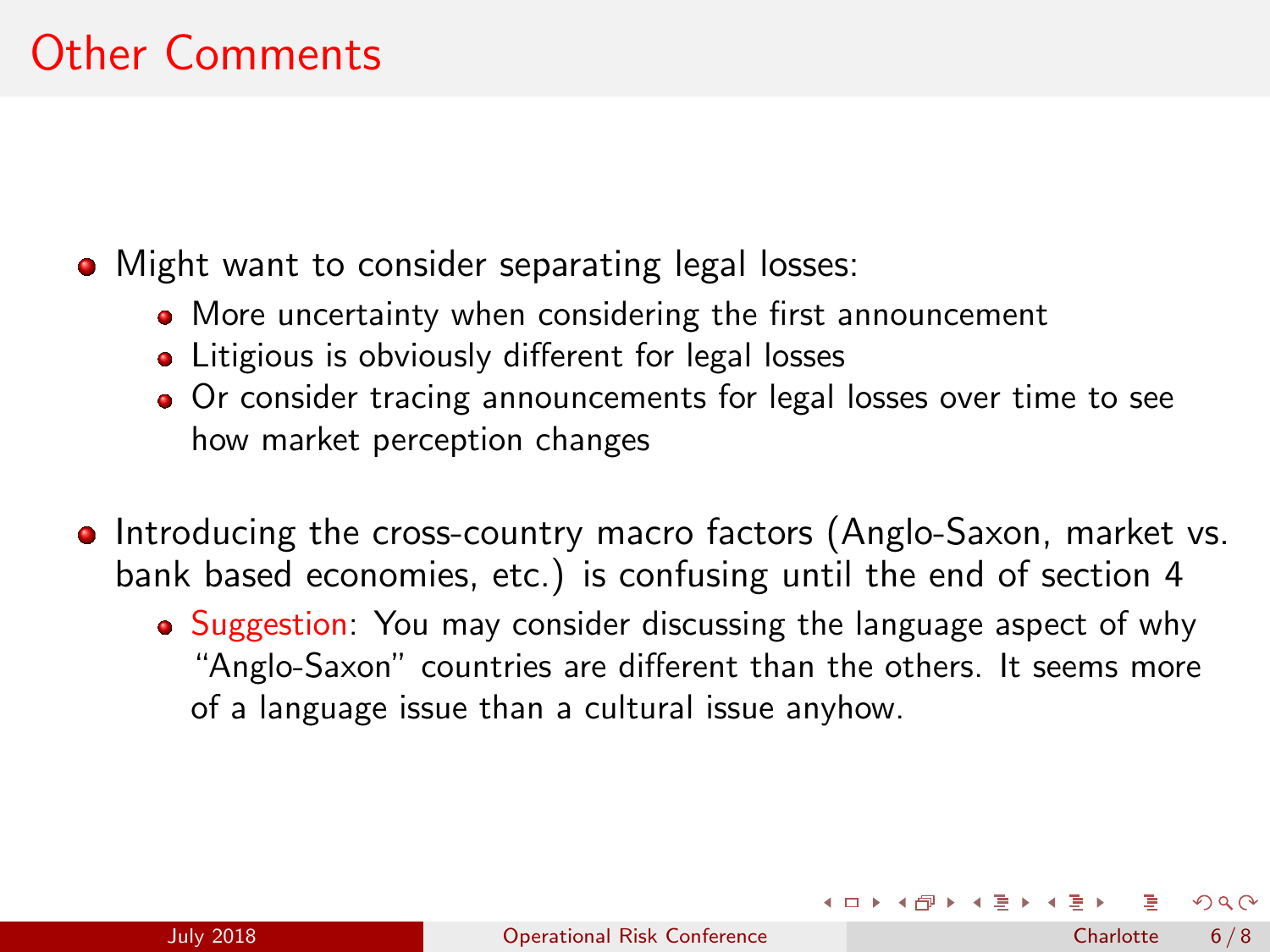- **•** Overall, the paper was interesting to read
- There are a lot of results in there that seem robust and generally intuitive
- I look forward to reading the next version

**◆ ロ ▶ → 何** 

 $\Omega$